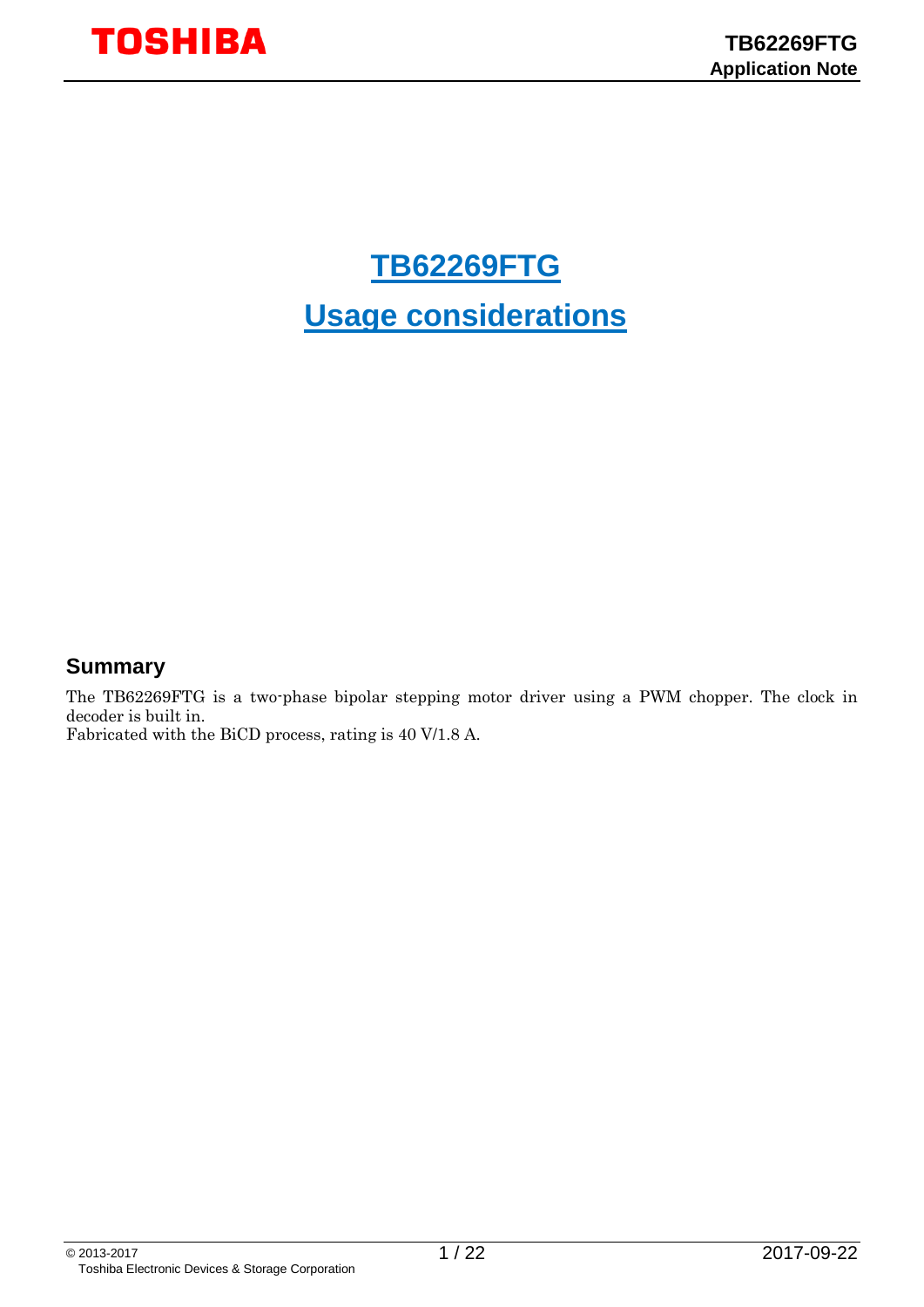## **Contents**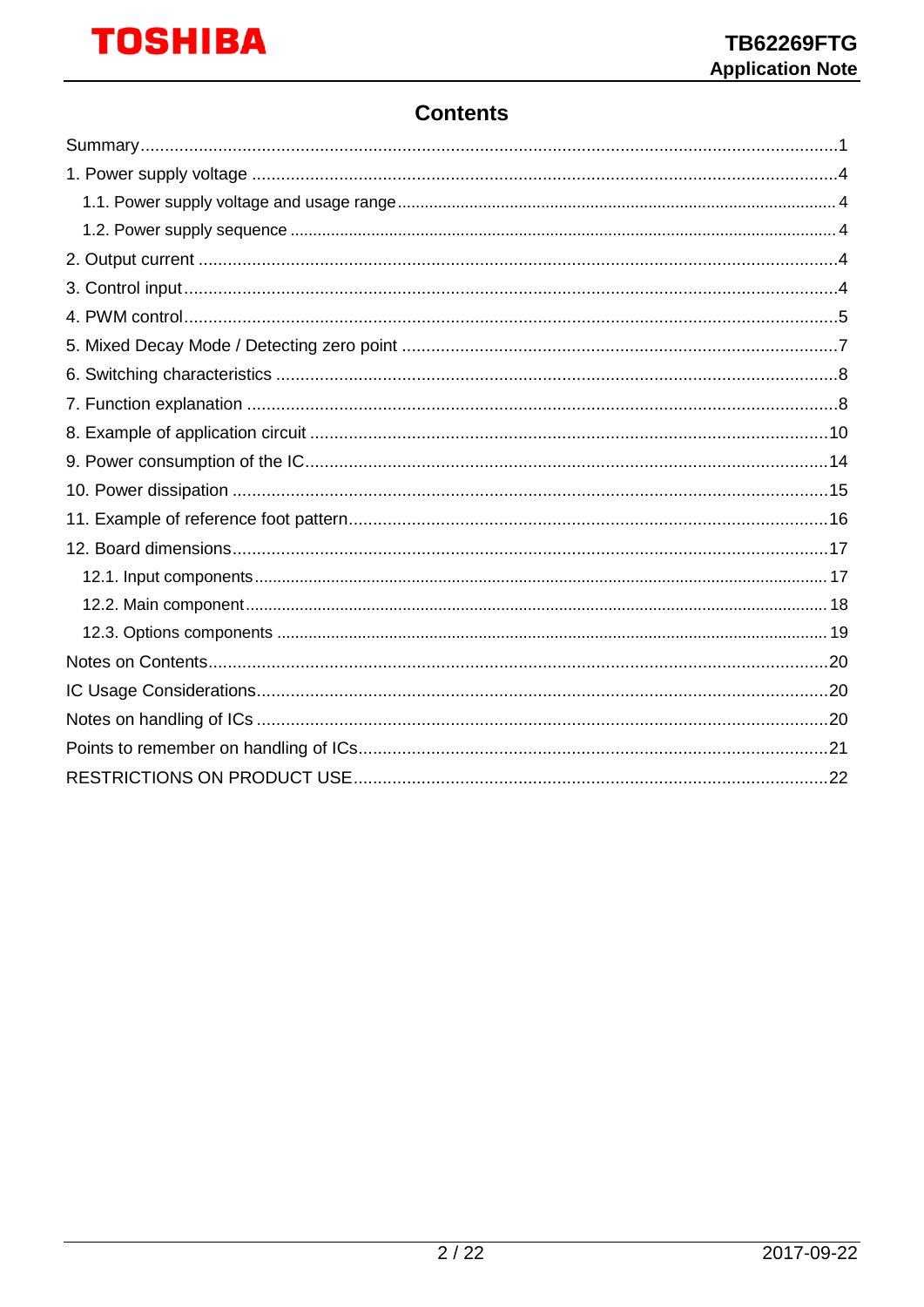## **Contents of figures**

## **Contents of tables**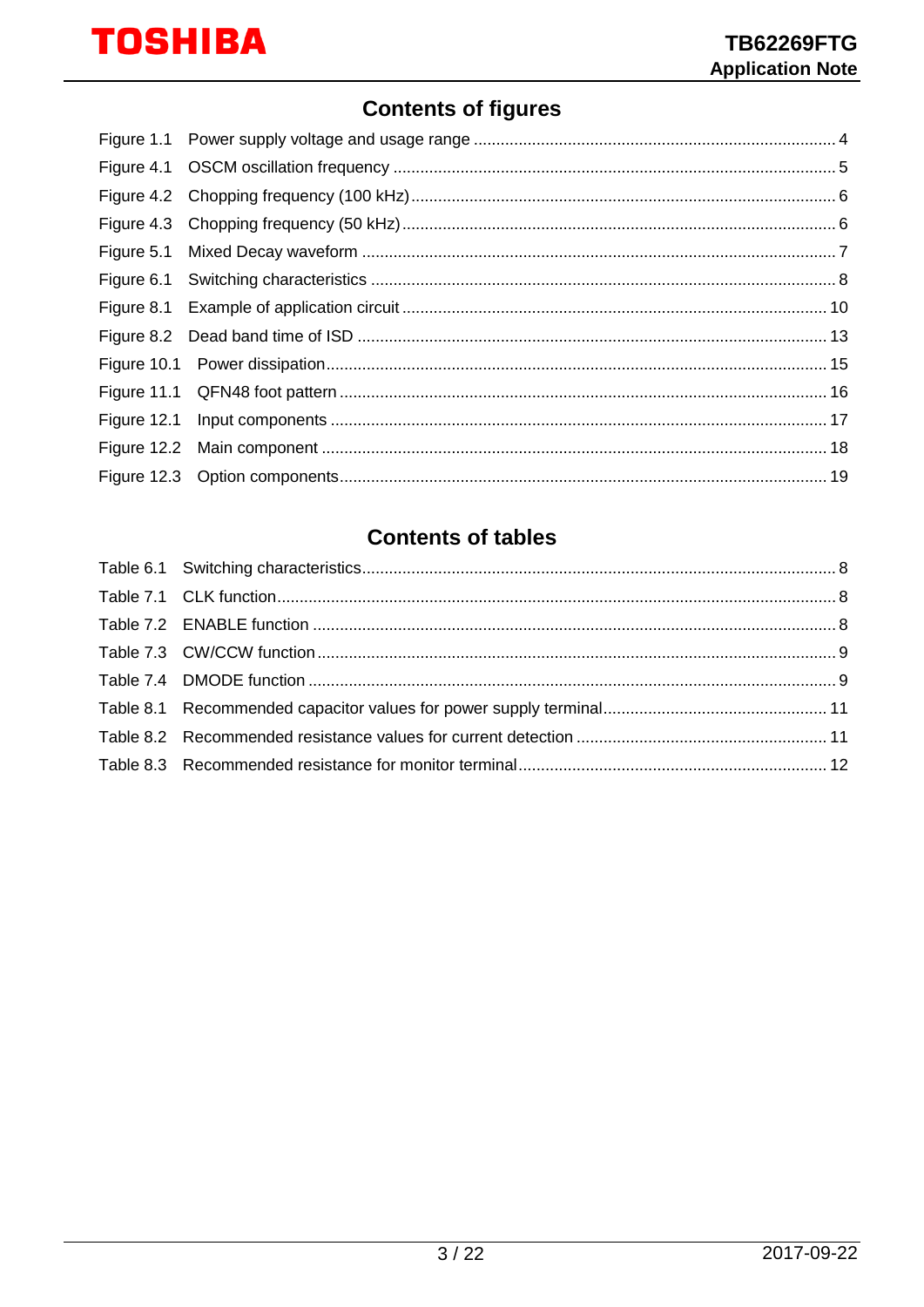## <span id="page-3-0"></span>**1. Power supply voltage**

#### <span id="page-3-1"></span>**1.1. Power supply voltage and usage range**

In using the TB62269FTG, the voltage should be applied to the terminals of VM, VREF\_A, and VREF\_B.

The maximum rating of VM supply voltage is 40 V. Usage range of the power supply voltage is 10 to 38 V.

The maximum rating of VREF voltage is 5 V. Usage range of the voltage is 0 to 3.6 V.

As for the voltage of VREF, the voltage of the internal regulator of the IC (VCC) can be also used. (However, if the current is pulled up exceeding the capability of the internal regulator, the regulation of VCC may not be kept. When the voltage of VREF is applied by dividing the voltage of VCC, the total of the voltage-dividing resistance should not be less than 10 k $\Omega$ .



**Figure 1.1 Power supply voltage and usage range**

#### <span id="page-3-5"></span><span id="page-3-2"></span>**1.2. Power supply sequence**

There are no special procedures of inputting a power supply and shutdown because the TB62269FTG incorporates the power on reset (POR). However, under the unstable state of inputting the power supply (VM) and shutdown, it is recommended to turn off the motor operation. Please operate the motor by switching the input signal after the power supply becomes in the stable state.

## <span id="page-3-3"></span>**2. Output current**

Motor usage current should be 1.8 A or less. The maximum current of the actual usage is limited depending on the usage conditions (the ambient temperature, the wiring pattern of the board, the radiation path, and the exciting design). Configure the most appropriate current value after calculating the heat and evaluating the board under the operating environment.

## <span id="page-3-4"></span>**3. Control input**

When the logic input signal is inputted under the condition that the voltage of VM is not supplied, the electromotive force by inputting signal is not generated. However, configure the input signal low level before the power supply is applied by referring to the description of the ["1.2. Power supply sequence"](#page-3-2).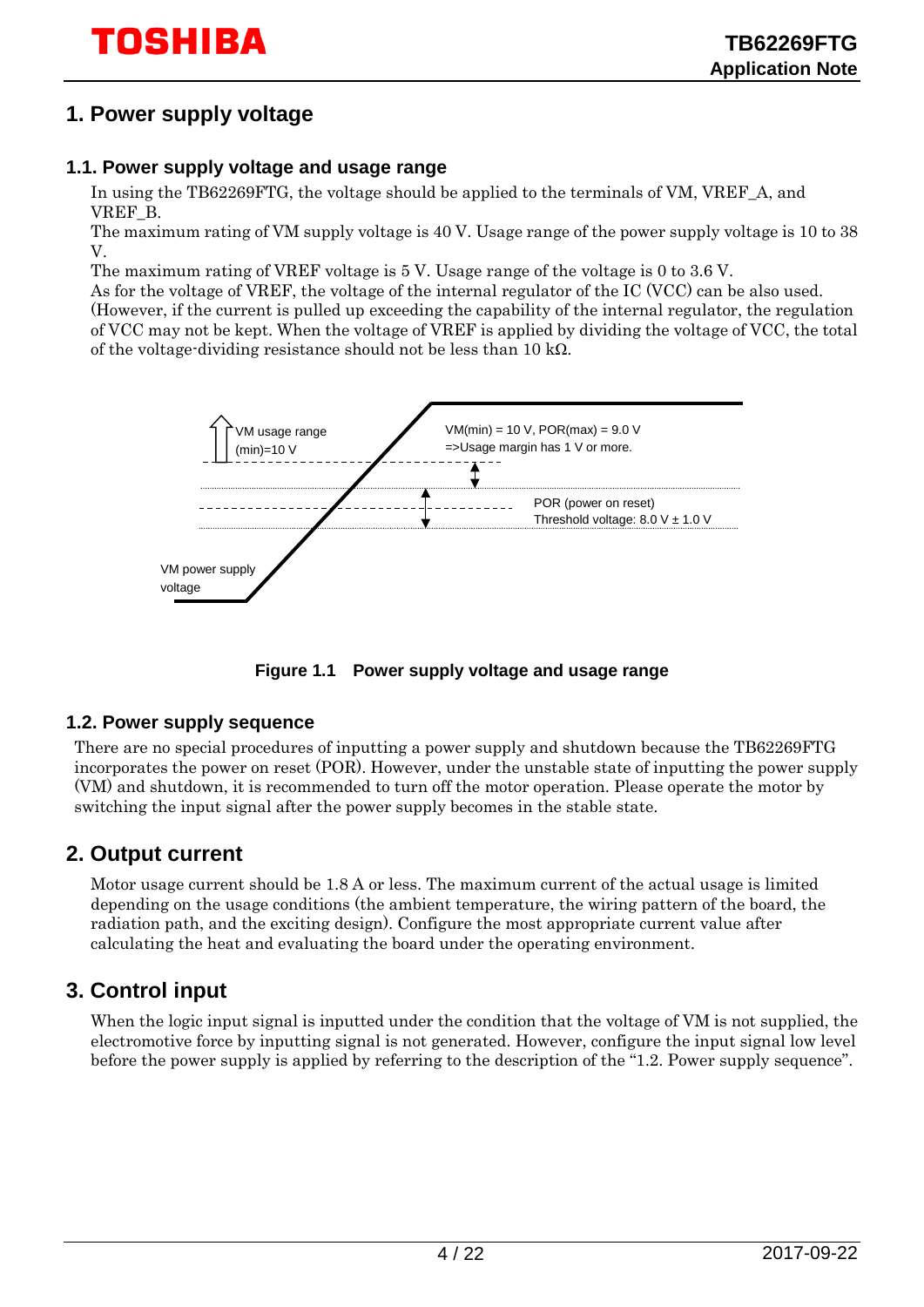## <span id="page-4-0"></span>**4. PWM control**

The TB62269FTG can adjust the internal oscillation frequency (fOSCM) and the chopping frequency (fchop) with the constant number of the external parts connecting to OSCM terminal.

• The relation equations of the OSCM oscillation frequency (fOSCM) and the chopping frequency (fchop) are as follows;

 $fOSCM = 1 / [0.56 \times (C \times (R1 + 500))]$  $fchop = fOSCM / 16$ 

\* C, R1: external constant number for OSCM (C = 270 pF, R1 = 3.6 kΩ: fOSCM=about  $1.6MHz(tvp.),$ fchop: about 100kHz(typ.))



<span id="page-4-1"></span>**Figure 4.1 OSCM oscillation frequency**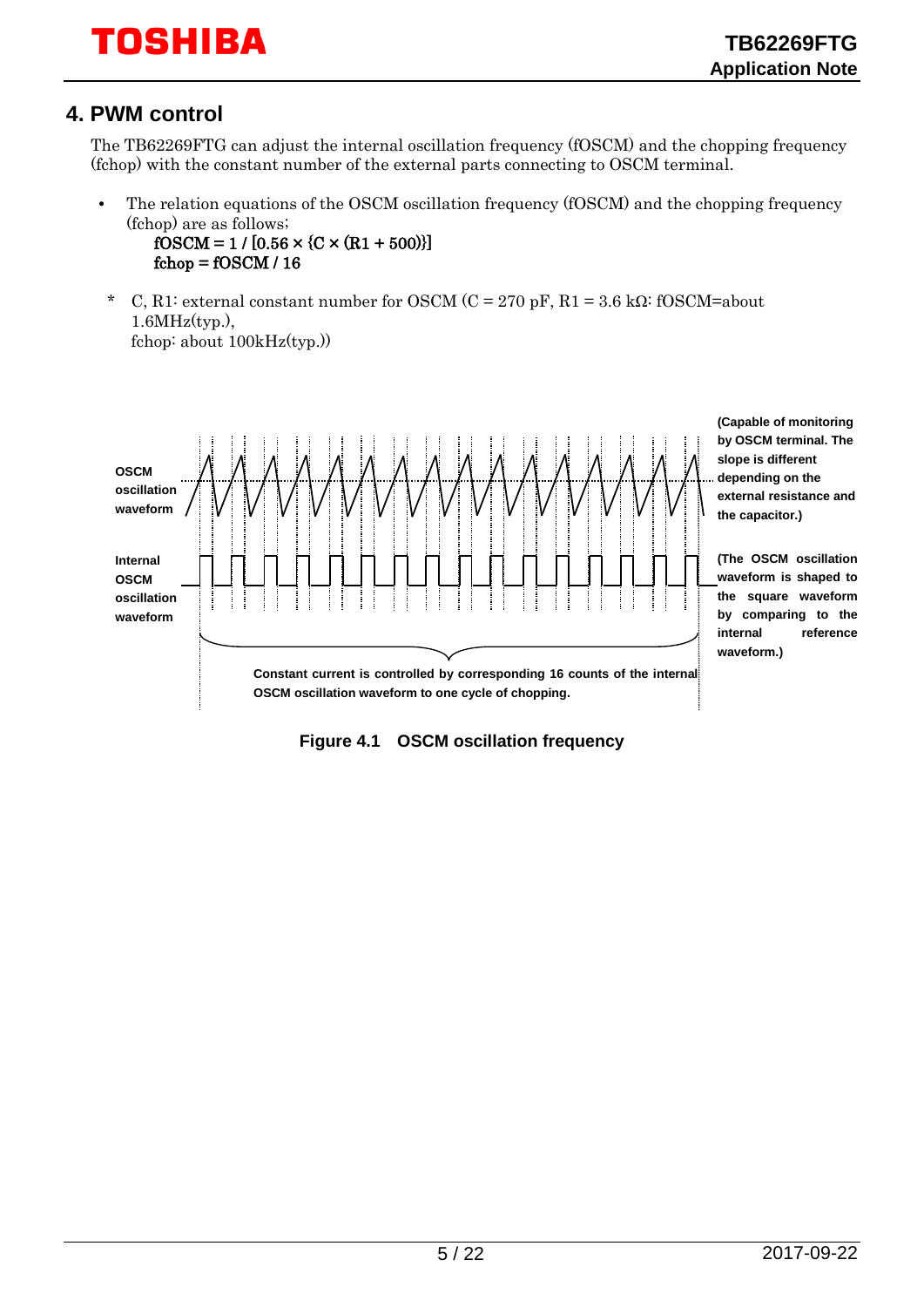When the chopping frequency is increased, the motor can rotate faster because the following capability of the current steps increases. However, switching loss and heat increase may occur because the number of switching of output MOSFET is larger than the case of low frequency of the chopping.



**The number of chopping is large (=> Switching loss and heat are large)**

**Figure 4.2 Chopping frequency (100 kHz)**

<span id="page-5-0"></span>(Example 2) Chopping frequency (fchop) = 50 kHz



**The number of chopping is small (=> Switching loss and heat are small)**

**Figure 4.3 Chopping frequency (50 kHz)**

<span id="page-5-1"></span>Generally, it is recommended to configure the frequency in the range of 50 kHz to 100 kHz on the basis of 70kHz.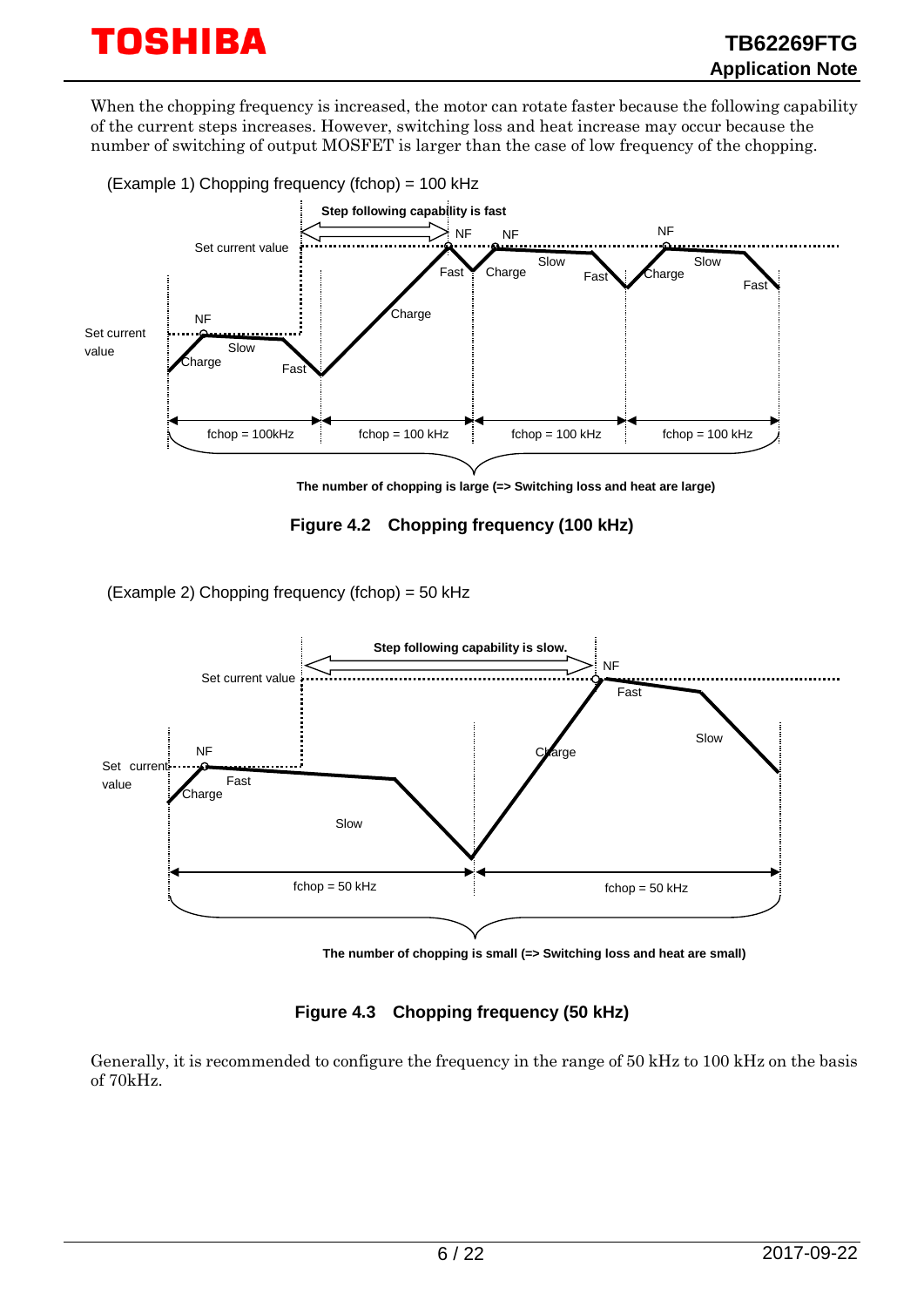## <span id="page-6-0"></span>**5. Mixed Decay Mode / Detecting zero point**

In the case of constant current control, the current extraction period (Fast) is fixed to OSCM=6CLK.



<span id="page-6-1"></span>**Figure 5.1 Mixed Decay waveform**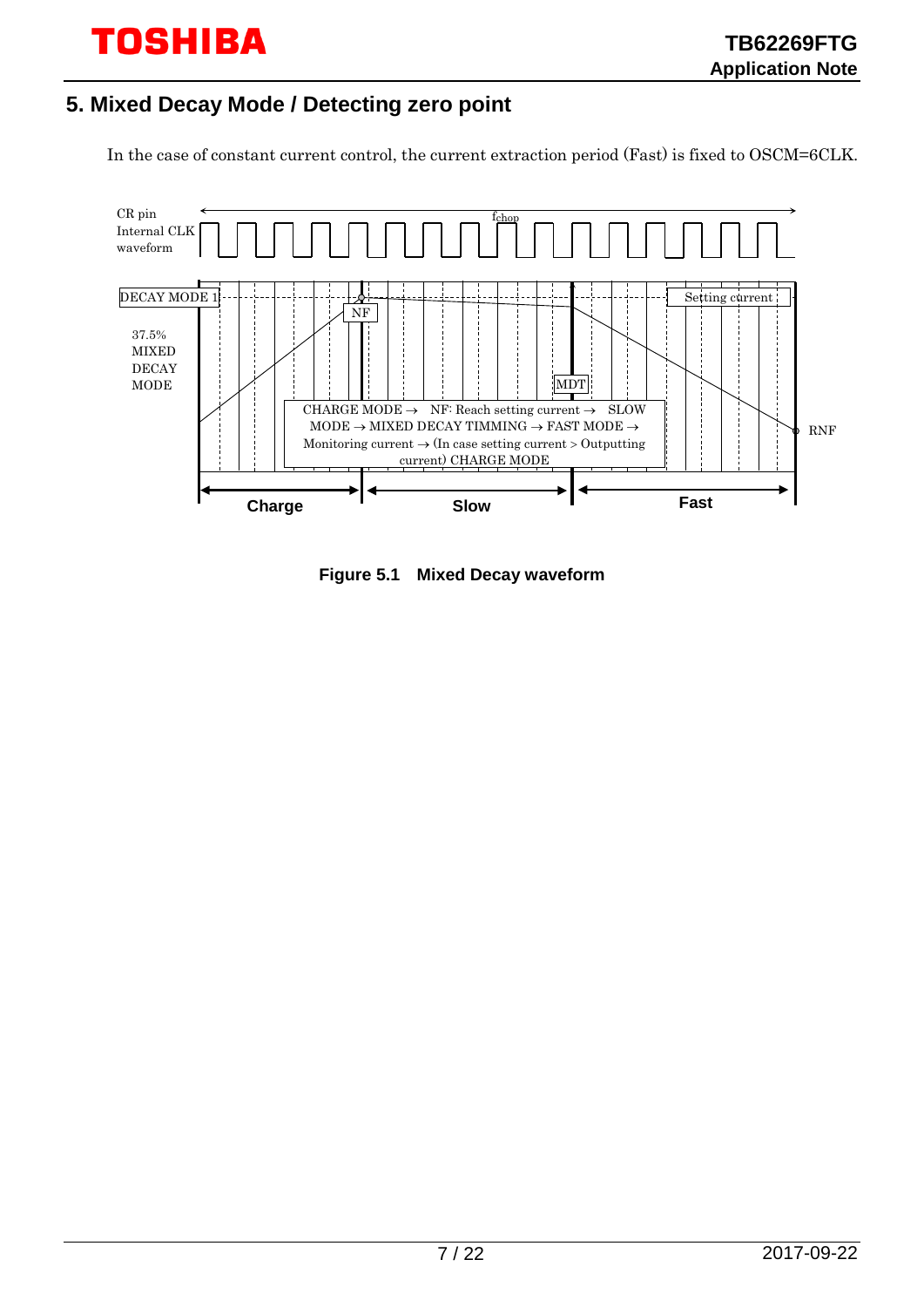

## <span id="page-7-0"></span>**6. Switching characteristics**



<span id="page-7-2"></span>**Figure 6.1 Switching characteristics**

|  |  | Table 6.1 Switching characteristics |
|--|--|-------------------------------------|
|--|--|-------------------------------------|

| $T_a = 25^{\circ}C$ , VM = 24 V, No load |  |
|------------------------------------------|--|
|------------------------------------------|--|

| <b>Item</b> | Typ. | Unit |
|-------------|------|------|
| tr          | 150  | ns   |
|             | 100  | ns   |

## <span id="page-7-3"></span><span id="page-7-1"></span>**7. Function explanation**

#### **(1) CLK function**

<span id="page-7-4"></span>Each up-edge of the CLK signal will shift the motor's electrical angle per step.

**Table 7.1 CLK function**

| <b>CLK</b> input | <b>Function</b>                                   |  |
|------------------|---------------------------------------------------|--|
| Up-edge          | Shifts the electrical angle per step.             |  |
| Down-edge        | -(State of the electrical angle does not change.) |  |

#### **(2) ENABLE function**

The ENABLE terminal controls the ON and OFF of the corresponding output stage. This terminal serves to select if the motor is stopped in Off (High impedance) mode or activated. Please set the ENABLE terminal to 'L' during VM power-on and power-off sequence.

<span id="page-7-5"></span>

| <b>ENABLE Input</b><br>Function |                                           |
|---------------------------------|-------------------------------------------|
|                                 | Output stage='ON' (Normal operation mode) |
|                                 | Output stage='OFF) (High impedance mode)  |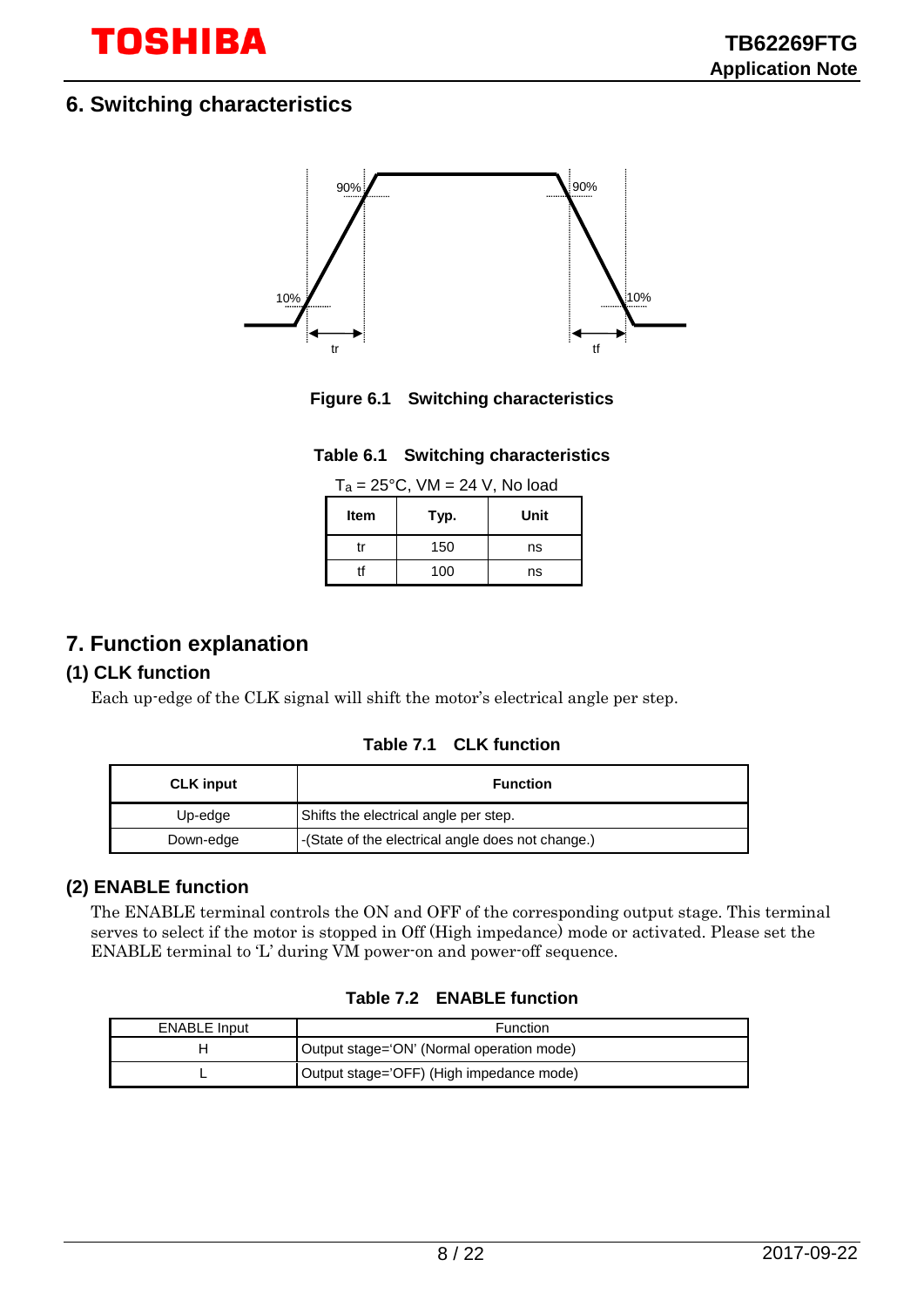#### (3) **CW/CCW function and the output terminal function (Output logic at the time of a charge start)**

<span id="page-8-0"></span>The CW/CCW terminal controls the rotation direction of the motor. When set to 'Clockwise', the current of OUTA is output first, with a phase difference of 90°. When set to 'Counter clockwise', the current of OUTB is output first with a phase difference of 90°.

| <b>CW/CCW Input</b>                 | $Q$ UT $(+)$ | $O$ IJT $($ -) |
|-------------------------------------|--------------|----------------|
| H: Clockwise operation(CW)          | н            |                |
| L: Counter clockwise operation(CCW) |              |                |

#### **Table 7.3 CW/CCW function**

### <span id="page-8-1"></span>(4) **DMODE (Step resolution select) function**

| D MODE0 | D_MODE1 | D_MODE2 | <b>Function</b>                                                                    |
|---------|---------|---------|------------------------------------------------------------------------------------|
|         |         |         | STANDBY MODE (the OSCM is disabled and the output stage is set to 'OFF'<br>status) |
|         |         | н       | Full step resolution                                                               |
|         | н       |         | Half step resolution(Type (a))                                                     |
|         | н       | Н       | Quarter step resolution                                                            |
| н       |         |         | Half step resolution(Type (b))                                                     |
| H       |         | н       | 1/8 step resolution                                                                |
| H       | н       |         | 1/16 step resolution                                                               |
| н       | н       | н       | 1/32 step resolution                                                               |

#### **Table 7.4 DMODE function**

\* After STANDBY MODE is released, do not input a signal until the internal circuit becomes stable (1 ms passes after the release of STANDBY MODE is the indication). When switching the  $D_MODE0, 1, 2$ ; setting the RESET signal to Low (will set the electrical angle to the initial status), is recommended.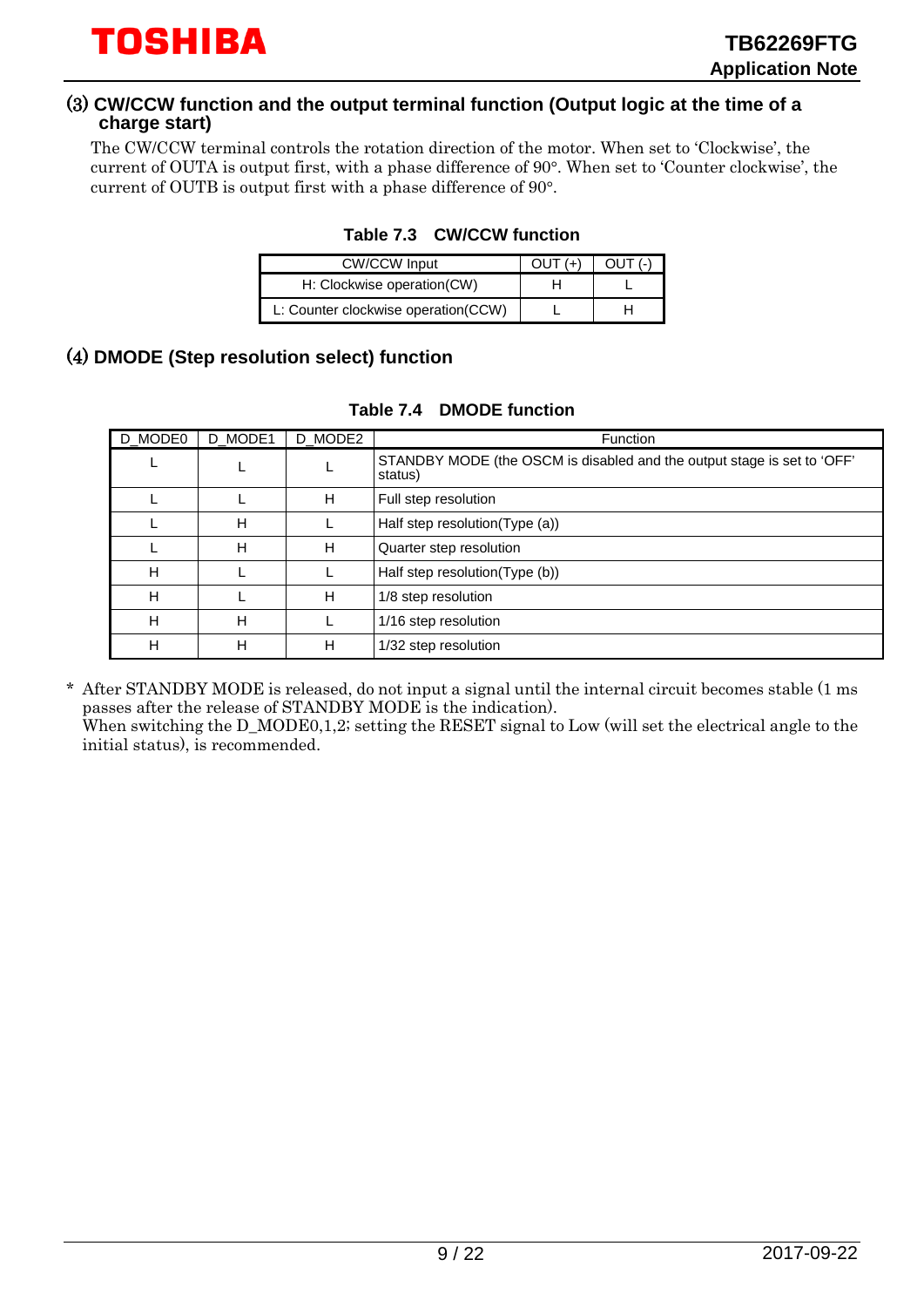## <span id="page-9-0"></span>**8. Example of application circuit**



<span id="page-9-1"></span>The application circuits shown in this document are provided for reference purposes only. Thorough evaluation is required, especially at the mass-production design stage.

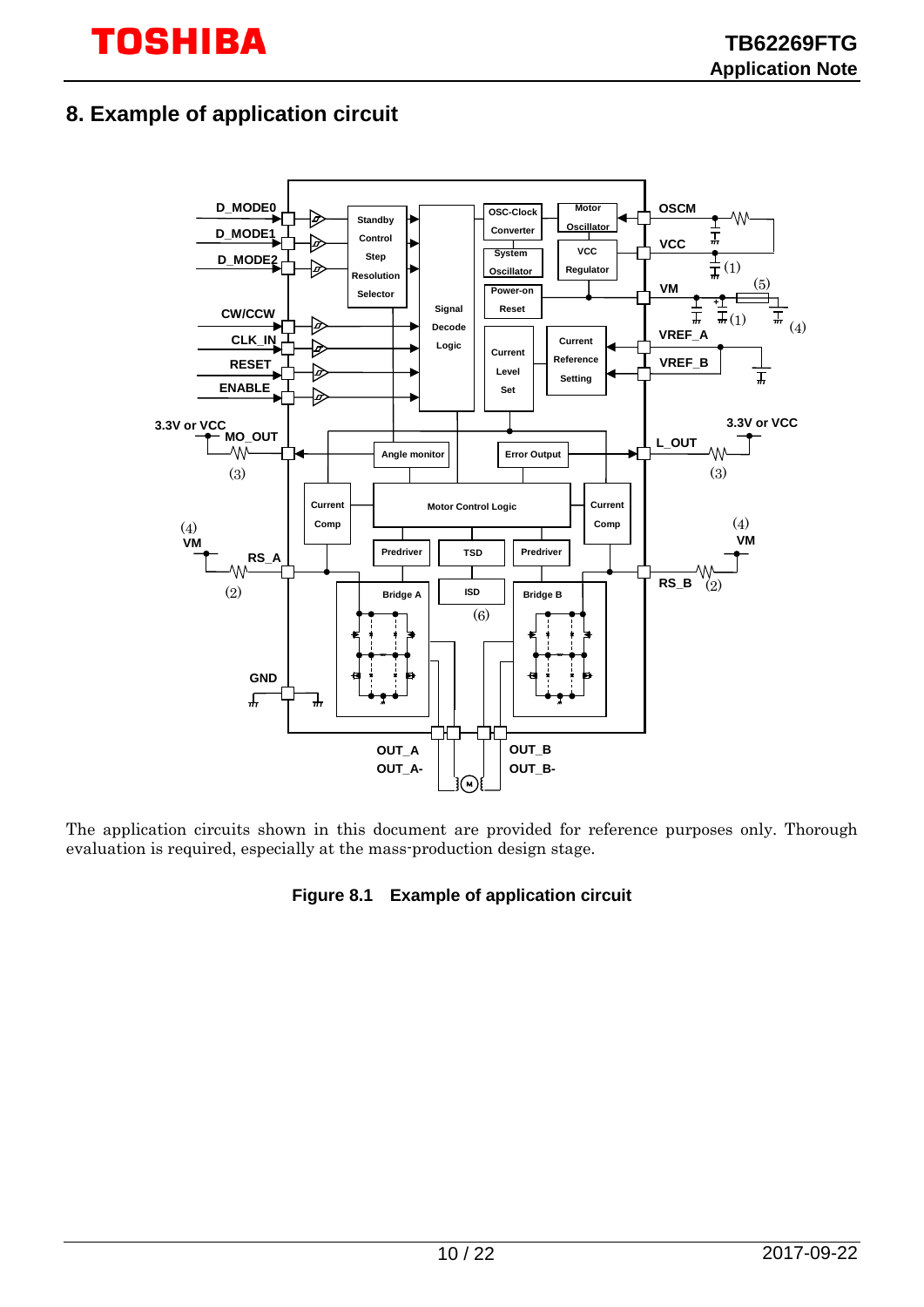#### **(1) Capacitor for power supply terminal**

To stabilize the power supply voltage of the IC and reduce the noise, connect the appropriate capacitor to each terminal. It is recommended to connect the capacitor as close to the IC as possible. Especially, by connecting the ceramic capacitor near the IC, the change of the power supply at the high frequency range and the noise can be reduced.

<span id="page-10-0"></span>

| <b>Item</b> | <b>Parts</b>                        | Typ.        | <b>Recommended range</b> |
|-------------|-------------------------------------|-------------|--------------------------|
| VM-GND      | Electrolytic capacitor              | $100 \mu F$ | 47 to 100 $\mu$ F        |
|             | Ceramic capacitor                   | $0.1 \mu F$ | 0.01 to 1 $\mu$ F        |
| VCC-GND     | Ceramic / Electrolytic<br>capacitor | $0.1 \mu F$ | 0.01 to 1 $\mu$ F        |
| (VREF-GND)  | Ceramic capacitor                   | $0.1 \mu F$ | 0.01 to 1 $\mu$ F        |

**Table 8.1 Recommended capacitor values for power supply terminal**

\* VREF-GND: Connect the capacitor in necessary depending on the usage environment.

\* It is possible to use the capacitor, which is not the recommended capacitor, depending on the motor load condition and the design pattern of the board.

#### **(2) Resistance of current detection**

This IC configures the threshold of the constant current detection by connecting the resistance of current detection between VM and RS terminals. The detection resistance is recommended to connect near the IC. (The motor can be controlled with the accurate current because the influence of the wire resistance of the board can be reduced.)

**Table 8.2 Recommended resistance values for current detection**

<span id="page-10-1"></span>

| ltem  | <b>Parts</b>           | Typ.                       | Recommended<br>range |
|-------|------------------------|----------------------------|----------------------|
| VM-RS | Chip / Lead resistance | $0.51 \Omega$ (0 to 1.8 A) | 0.51 to 1.0 $\Omega$ |

The relation equation of the threshold of the constant current detection, Vref voltage, and the resistance of RS detection is as follows;

$$
Iout(max) = Vref(gain) \times \frac{Vref(V)}{RRS(\Omega)}
$$

Vref(gain): Vref decay ratio is 1 / 5.0(typ.).

As for the resistance of current detection, the constant number which is out of recommended range can be adopted. In this case, please pay attentions to the followings when the used resistance is high and low.

- When the detection resistance is low, the difference voltage between VM and RS comparing to the internal reference voltage becomes small. So, the current may be largely different from the configured current value.
- When the detection resistance is high, the power applied to the detection resistance increases in motor operation  $(P=I^2*R)$ . So, in case the same current flows as the case of low resistance, the power dissipation should be larger.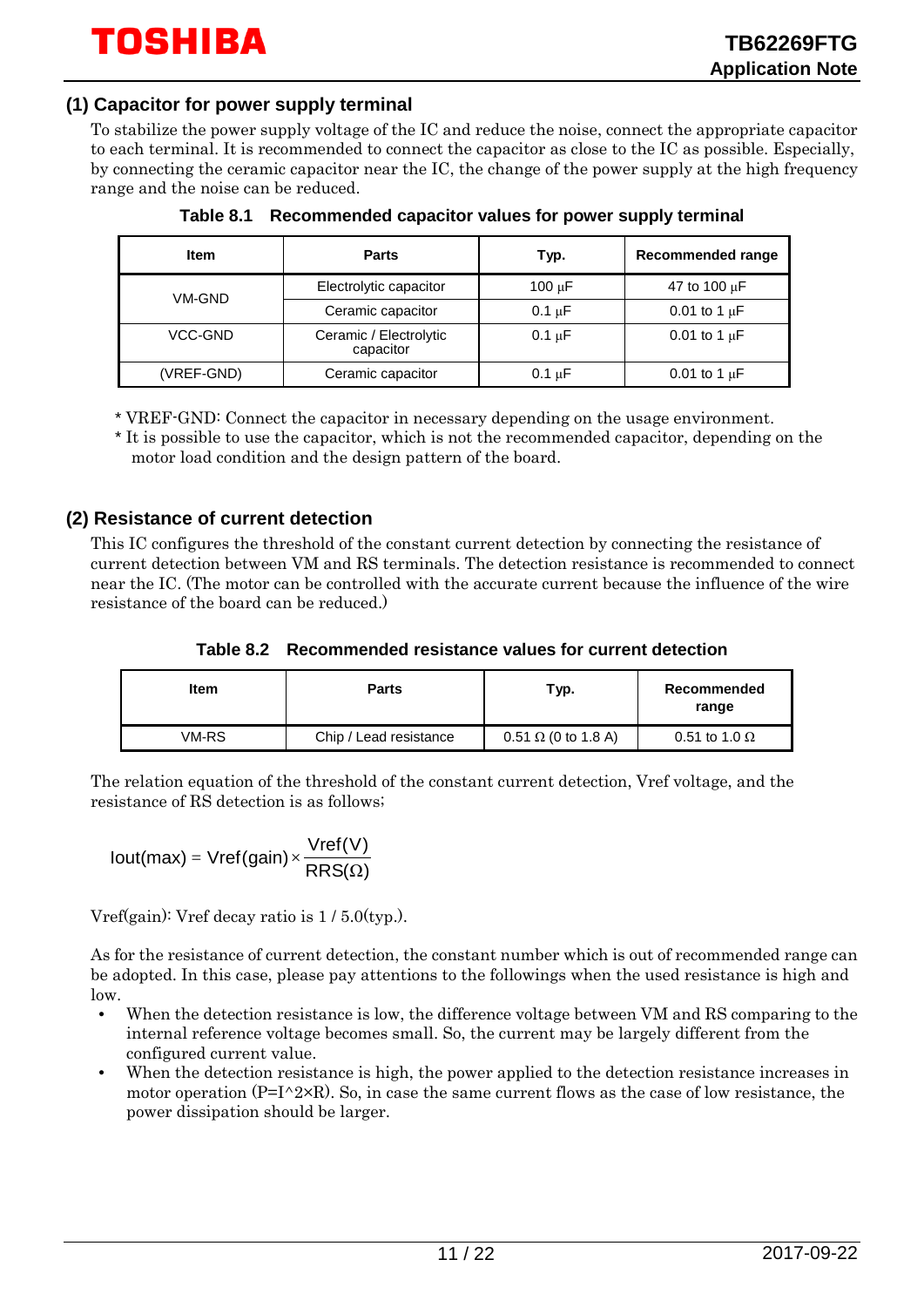#### **(3) Resistance for monitor terminal**

This IC has two open-drain terminals of MO and LO. When internal MOSFET is turned off, it is high impedance as a terminal level. In order to operate the IC with accurate high and low levels, connect the pull-up resistance to the power supply of  $3.3$  V or  $5$  V in using.

|  | Table 8.3 Recommended resistance for monitor terminal |
|--|-------------------------------------------------------|
|--|-------------------------------------------------------|

<span id="page-11-0"></span>

| ltem                           | Parts                  | тур.  | Recommended range    |
|--------------------------------|------------------------|-------|----------------------|
| $MO$ , LO- $(3.3V)$ or $VCC$ ) | Chip / Lead resistance | 10 kΩ | 10 to 100 k $\Omega$ |

#### **(4) Wiring pattern for power supply and GND**

Since large current may flow in VM, RS, and GND pattern especially, design the appropriate wiring pattern to avoid the influence of wiring impedance. It is very important for surface mounting package to radiate the heat from the heat sink of the back side of the IC to the GND. So, design the pattern by considering the heat design.

#### **(5) Fuse**

Use an appropriate power supply fuse for the power supply line to ensure that a large current does not continuously flow in the case of over-current and/or IC failure.

The IC will fully break down when used under conditions that exceed its absolute maximum ratings, when the wiring is routed improperly or when an abnormal pulse noise occurs from the wiring or load, causing a large current to continuously flow and the breakdown can lead to smoke or ignition. To minimize the effects of the flow of a large current in the case of breakdown, appropriate settings, such as fuse capacity, fusing time and insertion circuit location, are required.

This IC incorporates over current detection circuit (ISD) that turns off the output of the IC when over current is detected in the IC. However, it does not necessarily protect ICs under all circumstances. If the Over current detection circuits operate against the over current, clear the over current status immediately. Depending on the method of use and usage conditions, such as exceeding absolute maximum ratings can cause the over current detection circuit to not operate properly or IC breakdown before operation. In addition, depending on the method of use and usage conditions, if over current continues to flow for a long time after operation, the IC may generate heat resulting in breakdown. To avoid above IC destruction and malfunctions caused by noise, the over current detection circuit has a dead band time. So, it is concerned that the over current detection circuit may not operate depending on the output load conditions because of the dead band time. Therefore, in order to avoid continuing this abnormal state, use the fuse for the power supply line.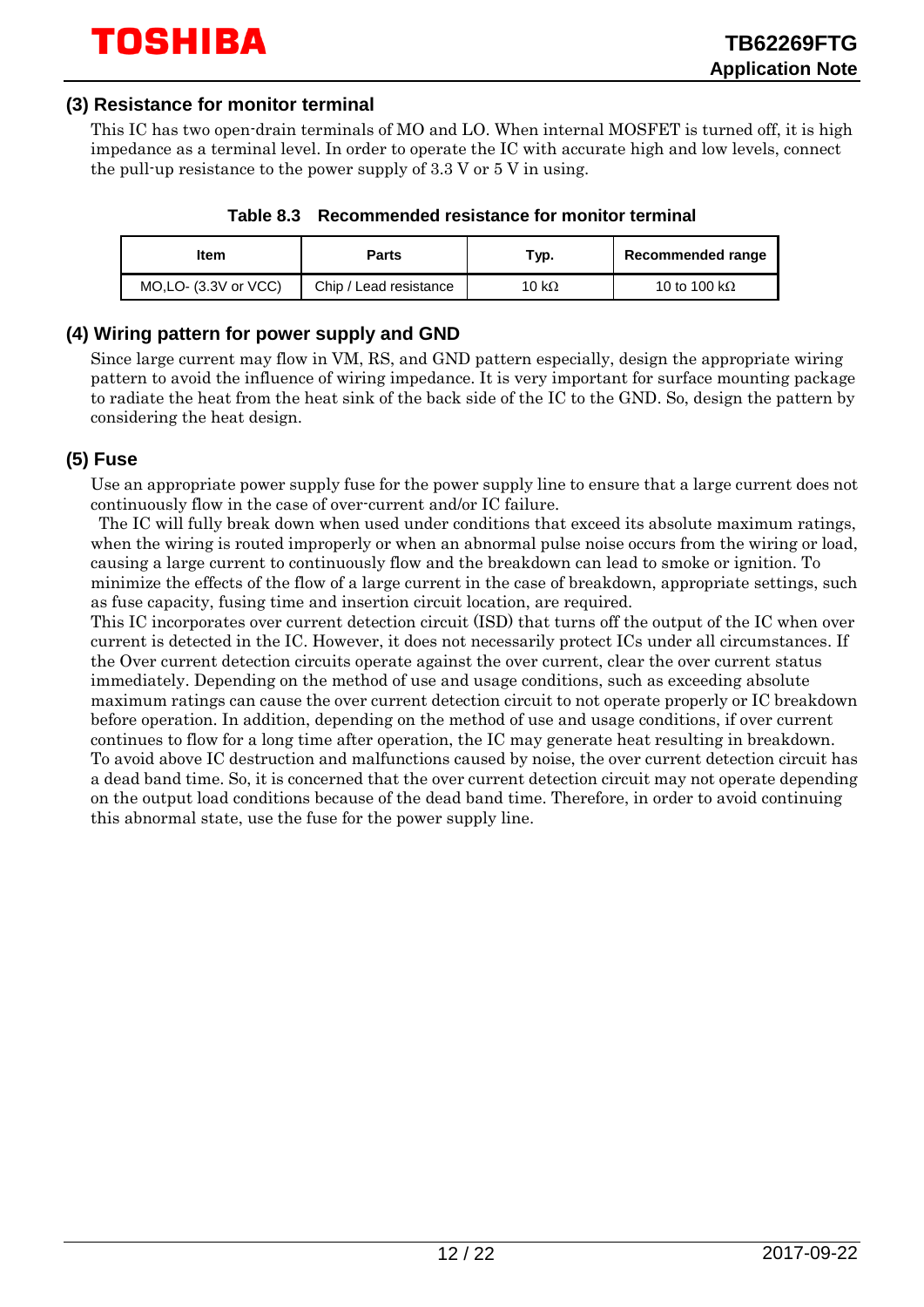#### **(6) Abnormality detection function**

• Overheat detection (TSD)

When the IC detects an over temperature, the internal circuit turns off the output MOSFETs. It has a dead band time to avoid TSD misdetection, which may be triggered by external noise. Reassert the VM power supply or use the standby mode by D\_MODE terminal to release this function. The TSD is triggered when the device is over heated irregularly. Make sure not to use the TSD function aggressively.

• Over current detection (ISD)

When the IC detects an over current, the internal circuits turns off the output MOSFETs. It has a dead band time to avoid ISD misdetection, which may be triggered by external noise. Reassert the VM power supply or use the standby mode by D\_MODE terminal to release this function.



#### **Dead band time of ISD**

<span id="page-12-0"></span>Timing charts may be simplified for explanatory purposes.

#### **Figure 8.2 Dead band time of ISD**

ISD has a dead band time to avoid false detection caused by spike current in switching. This dead band time is configured by counting up the internal counter by the fixed frequency (6.4  $MHz(typ.))$  in the IC.

\* foscs =  $6.4 \text{ MHz(typ.)}$  internal clock 1 / foscs × 7 to 8 clk (1.09 to 1.25 μs)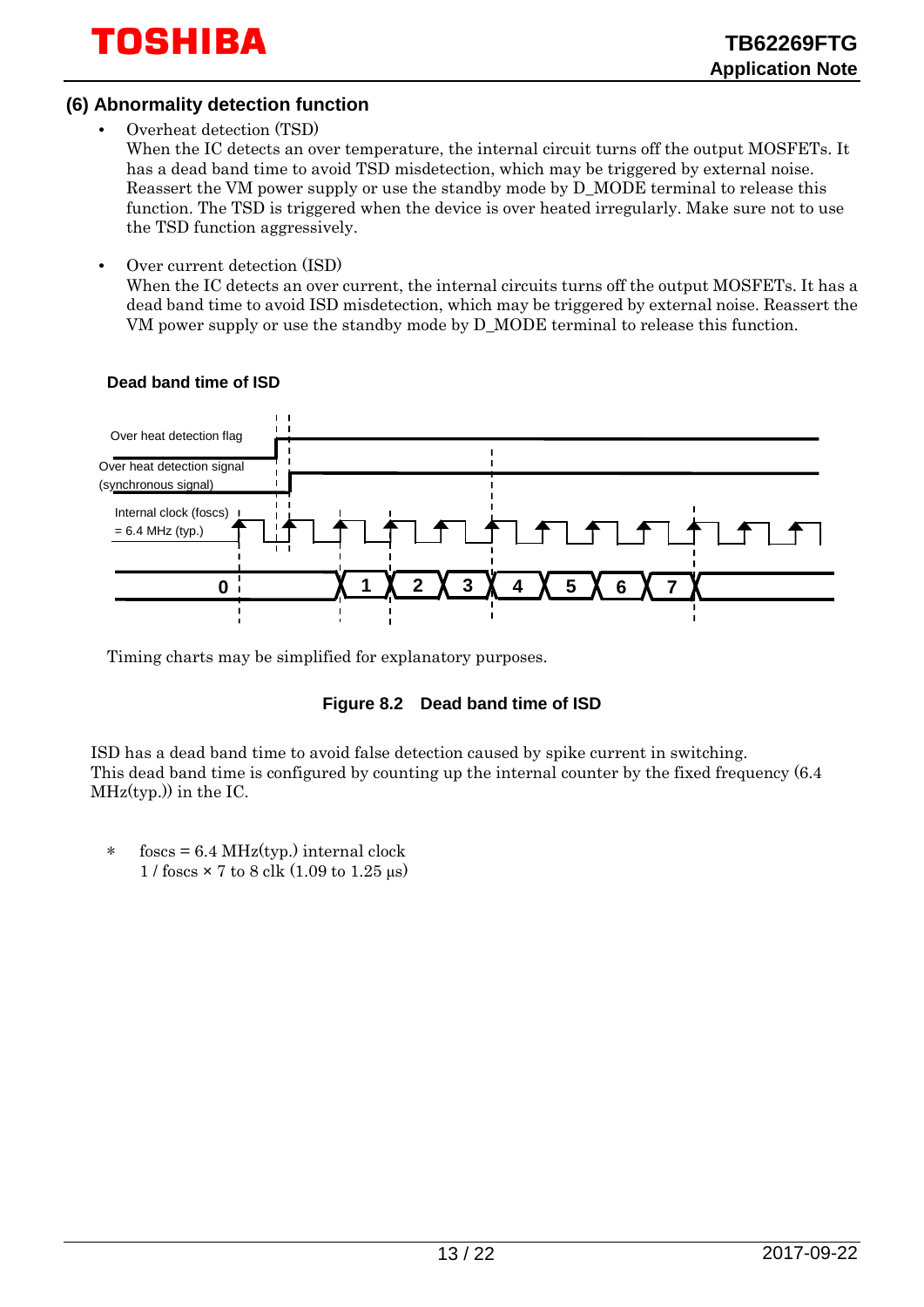### <span id="page-13-0"></span>**9. Power consumption of the IC**

Power of the IC is consumed by the transistor of the output block and that of the logic block mainly.

 $P(total) = P($ <sub>Out</sub> $) + P(hias)$ 

• Power consumption of the motor output block Power of the output block (P(out)) is consumed by MOSFET of upper and lower H-Bridge.

P(out) =Number of H-Bridge  $\times$  Iout (A)  $\times$  VDS (V) = 2 (ch)  $\times$  Iout (A)  $\times$  Iout (A)  $\times$  Ron ( $\Omega$ )……….(1)

When the current waveform of the motor output corresponds to the ideal waveform (2-phase excitation / square wave), average power of output block can be provided as follows;

When  $\text{Ron} = 0.49\Omega$ , Iout (peak: Max) = 1.5 A, VM = 24 V P(out) = 2 (ch) × 1.5 (A) × 1.5 (A) × 0.8(Ω)……………………………………..…………….…(2)  $= 3.6$  (W)

When the maximum resolution capability of the TB62269FTG (8W1-2 phase, 32 steps) is configured by using μ-stepping function, the average power is about 71% (=  $1/\sqrt{2}$ ) and P(out) is 2.55 (W).

• Power consumption of logic and IM systems. Power consumptions of logic and IM systems are calculated by separating the states (operating and stopping).

I  $(IM3) = 5.5$  mA  $(typ.)$ : Operating I (IM2) = 3.5 mA (typ.) : Stopping

Output system is connected to VM (24V). (Output system: Current consumed by the circuit connected to VM + Current consumed by switching output steps)

Power consumption is calculated as follows;

P(bias) = 24 (V) × 0.0055 (A)……………………………………………………………………….(3)  $= 0.132$  (W)

• Power consumption Total power consumption P(total) is calculated from the values of formula (2) and (3).

 $P(total) = P(out) + P(bias) = 3.6 + 0.132 = 3.732$  (W)

Standby mode is released. The power consumption in non-operation mode of the motor (waiting mode) is calculated as follows;

 $P = 24$  (V)  $\times$  0.0035 (A) = 0.084 (W)

In actual motor operation, the average current becomes lower than the calculated value because of transition time of the current steps and the ripple of the constant current PWM. Refer to the above equations, evaluate the heat design of the board by the actual board enough, and configure the appropriate margin.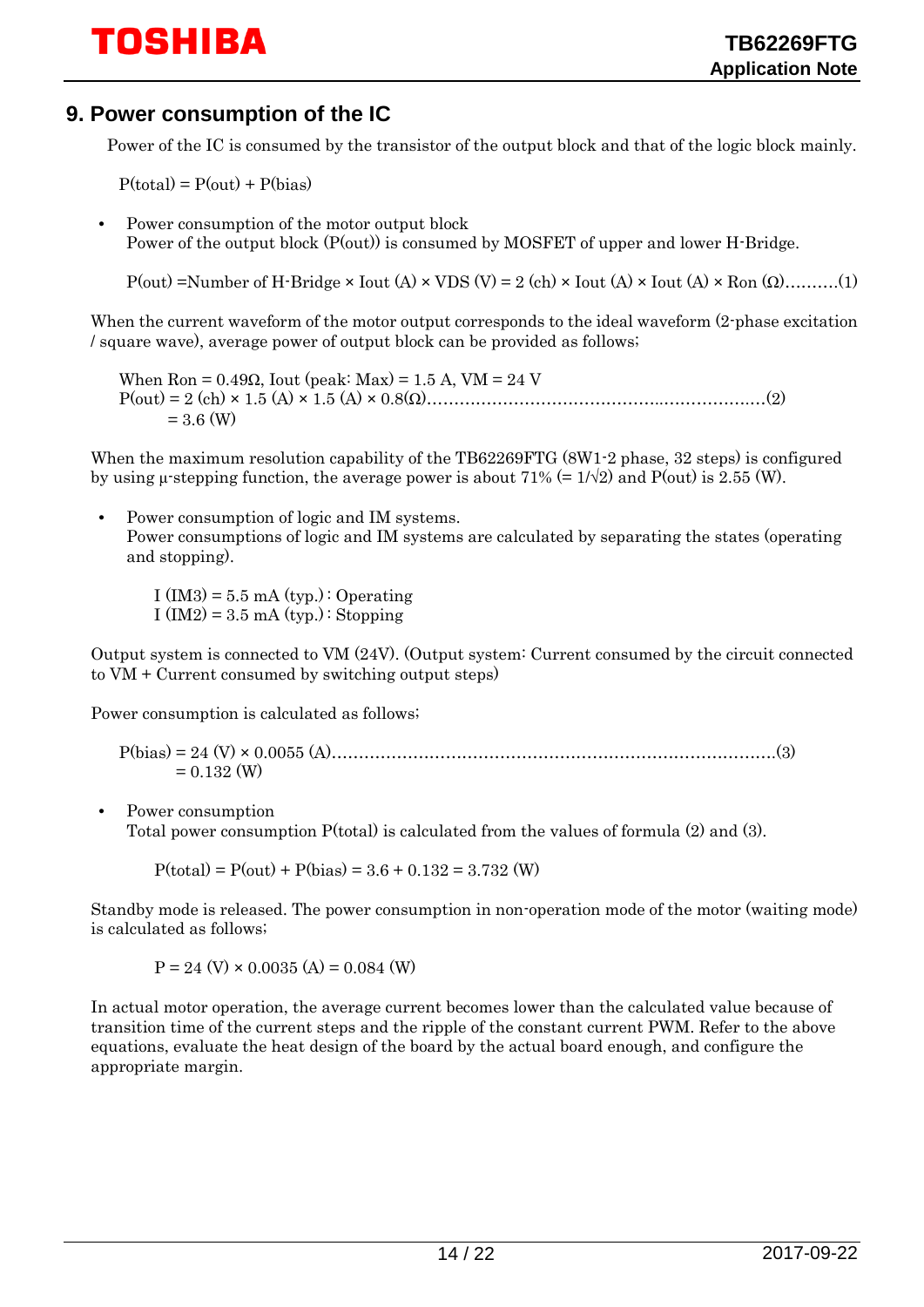## <span id="page-14-0"></span>**10. Power dissipation**

Relation equation of the ambient temperature  $(T_a)$ , junction temperature  $(T_i)$ , and the heat resistance  $(R<sub>th</sub>(j-a))$  between junction temperature to ambient temperature is as follows;

 $T_i = T_a + P \times R_{th(i-a)}$ 

(Example) When 4-layer mounting board  $(R<sub>th(j-a)</sub> = 25°C/W)$ ,  $T_a = 25°C$ ,  $P(total) = 3.732 W (I<sub>out</sub> = 1.5 A,$ 2-phase excitation)

 $T_i = 25$  (°C) + 25 (°C/W)  $\times$  3.732 (W) = 118.3°C

(Reference) Relation between the power dissipation and the ambient temperature



**Figure 10.1 Power dissipation**

<span id="page-14-1"></span>\* Pay attention that  $T_a$ ,  $R_{th(i-a)}$ , and  $P(\text{total})$  depend on the usage environment. When ambient temperature is high, the allowable power consumption decreases.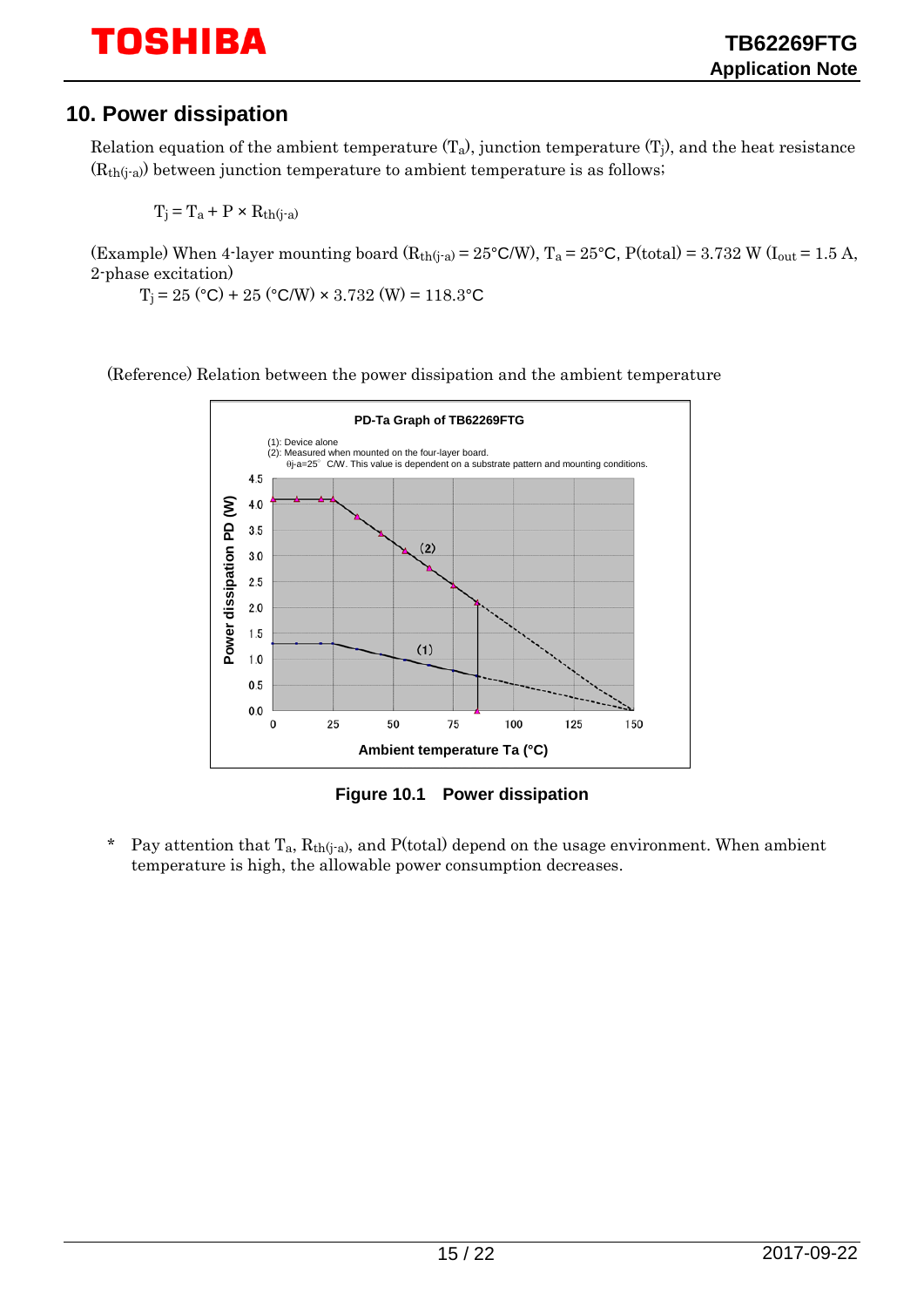## <span id="page-15-0"></span>**11. Example of reference foot pattern**

(1) QFN48 foot pattern



#### **Figure 11.1 QFN48 foot pattern**

<span id="page-15-1"></span>Toshiba does not guarantee the data for mass production. Please use the data as reference data for customer's application.

Note: In determining the size of mounting board, design the most appropriate pattern by considering the solder bridge, the solder connecting strength, the pattern accuracy in making board, the heat sink of leads, and the mounting accuracy of the IC board.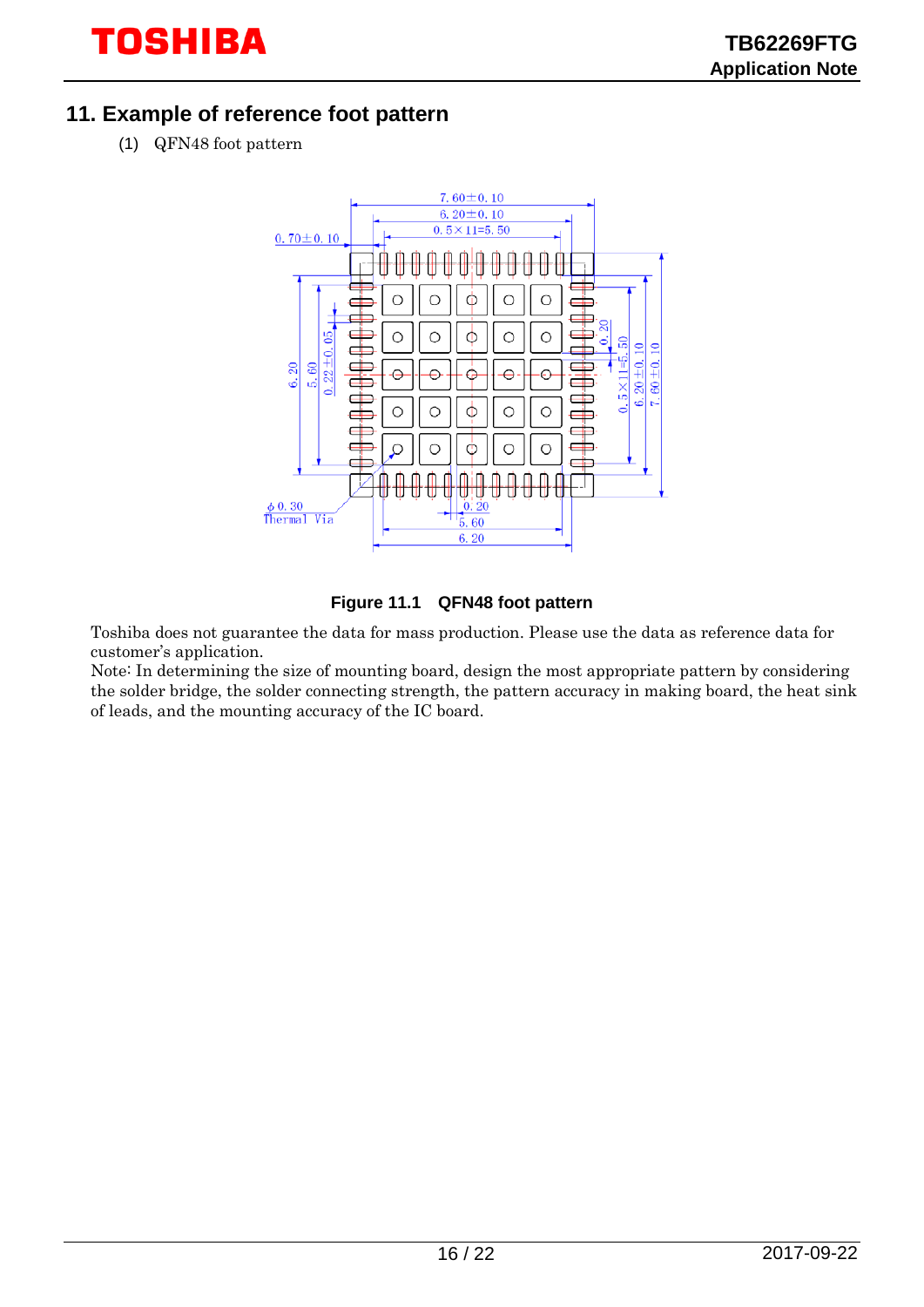## <span id="page-16-0"></span>**12. Board dimensions**

#### <span id="page-16-1"></span>**12.1. Input components**



**Figure 12.1 Input components**

<span id="page-16-2"></span>Input each power supply and control signal according to above figure.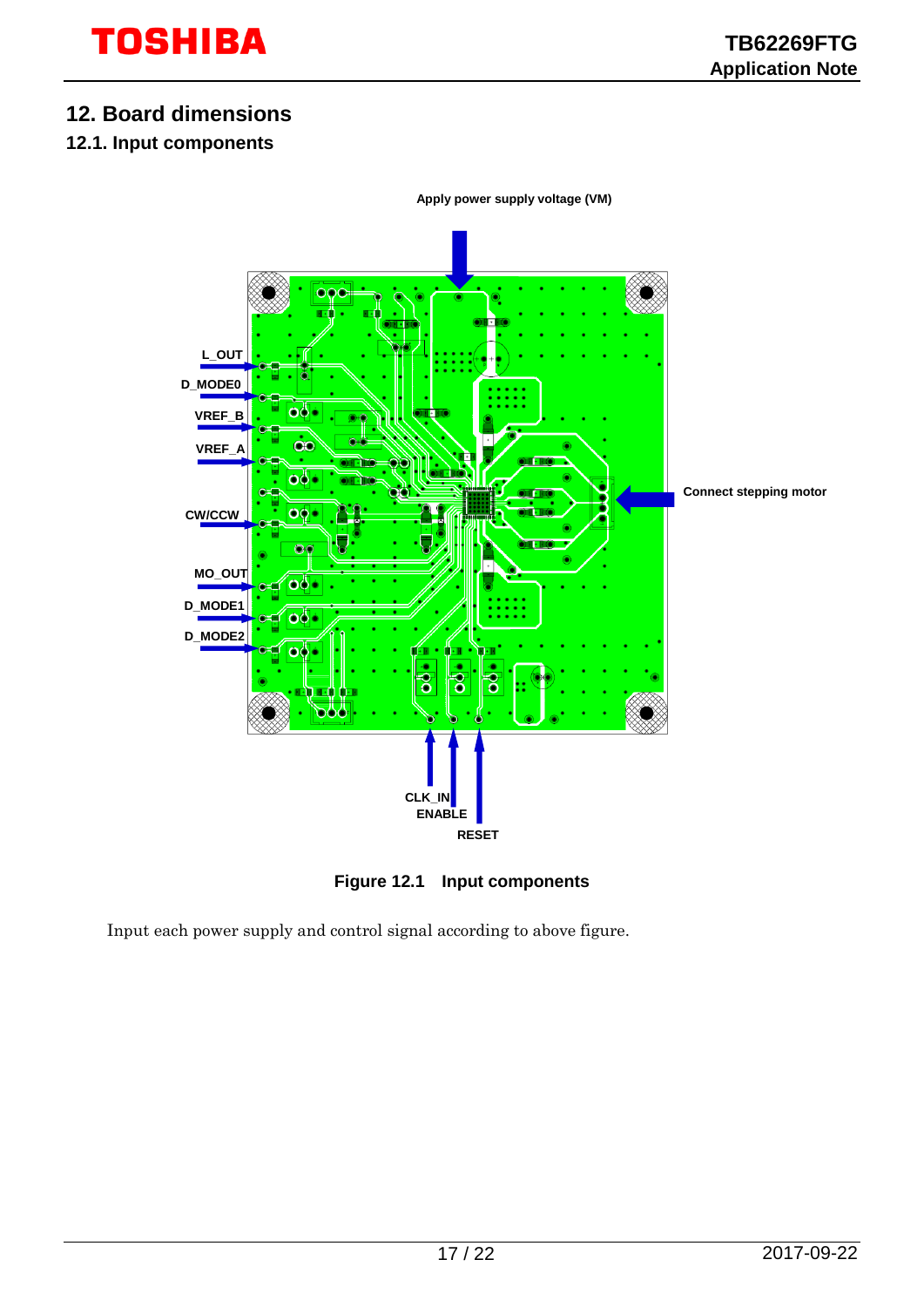#### <span id="page-17-0"></span>**12.2. Main component**



**Figure 12.2 Main component**

<span id="page-17-1"></span>Connect each part referring to ["8. Example of application circuit"](#page-9-0).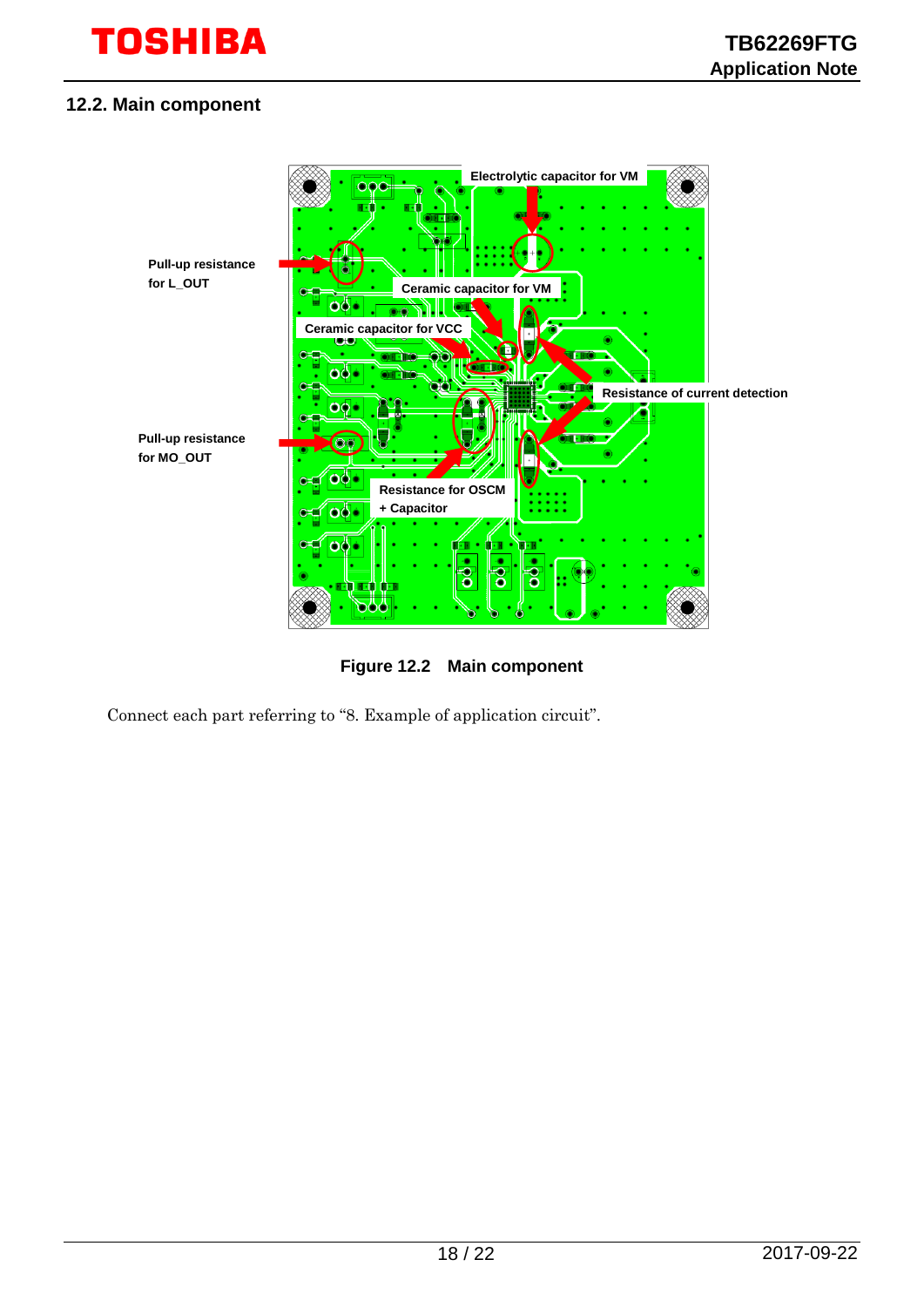#### <span id="page-18-0"></span>**12.3. Options components**

**for switch.**



<span id="page-18-1"></span>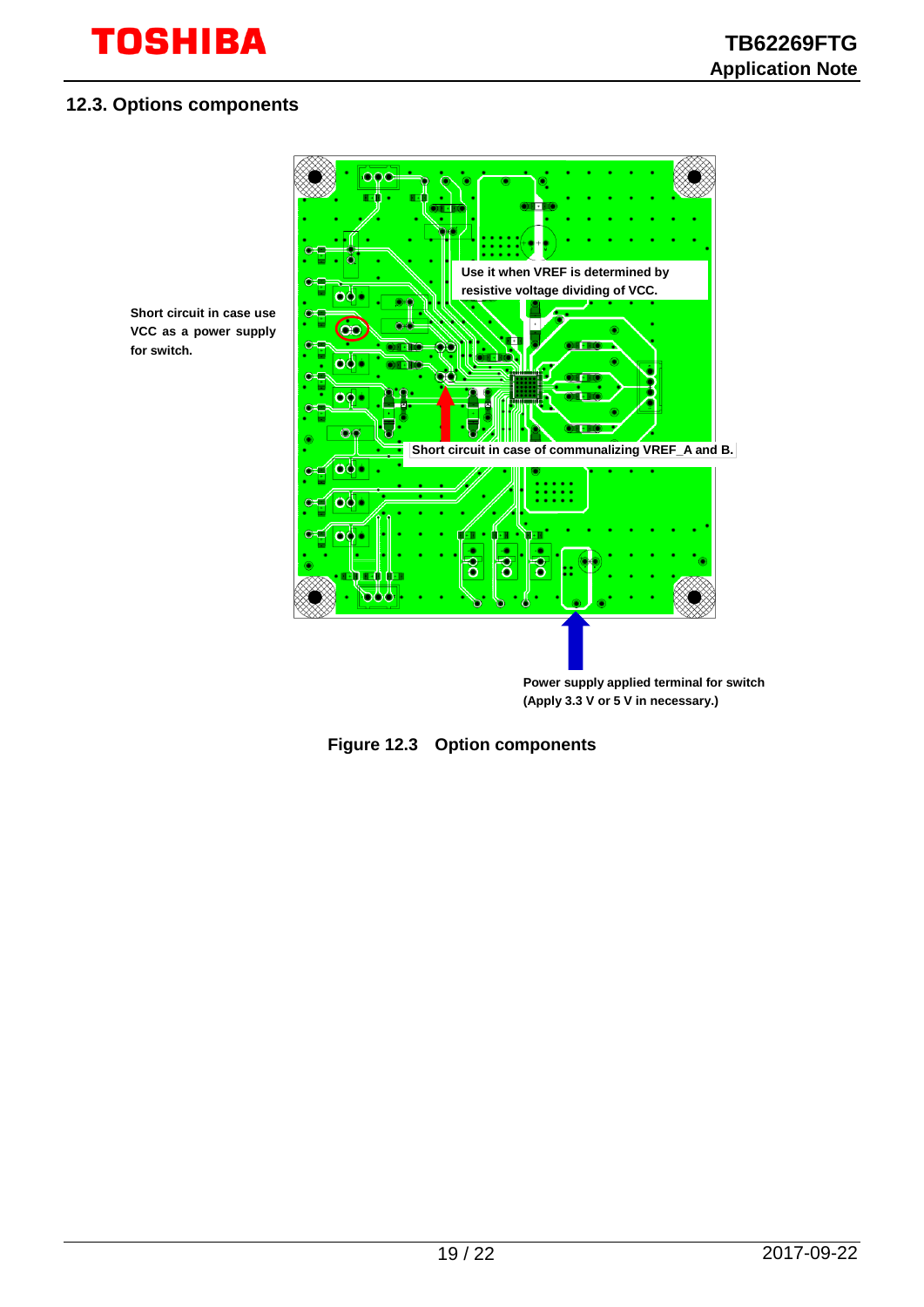## <span id="page-19-0"></span>**Notes on Contents**

1. Block Diagrams

Some of the functional blocks, circuits, or constants in the block diagram may be omitted or simplified for explanatory purposes.

- 2. Equivalent Circuits The equivalent circuit diagrams may be simplified or some parts of them may be omitted for explanatory purposes.
- 3. Timing Charts Timing charts may be simplified for explanatory purposes.
- 4. Application Circuits

The application circuits shown in this document are provided for reference purposes only. Thorough evaluation is required, especially at the mass-production design stage. Toshiba does not grant any license to any industrial property rights by providing these examples of application circuits.

5. Test Circuits

Components in the test circuits are used only to obtain and confirm the device characteristics. These components and circuits are not guaranteed to prevent malfunction or failure from occurring in the application equipment.

## <span id="page-19-1"></span>**IC Usage Considerations Notes on handling of ICs**

- <span id="page-19-2"></span>(1) The absolute maximum ratings of a semiconductor device are a set of ratings that must not be exceeded, even for a moment. Do not exceed any of these ratings. Exceeding the rating(s) may cause device breakdown, damage or deterioration, and may result in injury by explosion or combustion.
- (2) Use an appropriate power supply fuse to ensure that a large current does not continuously flow in the case of overcurrent and/or IC failure. The IC will fully break down when used under conditions that exceed its absolute maximum ratings, when the wiring is routed improperly or when an abnormal pulse noise occurs from the wiring or load, causing a large current to continuously flow and the breakdown can lead to smoke or ignition. To minimize the effects of the flow of a large current in the case of breakdown, appropriate settings, such as fuse capacity, fusing time and insertion circuit location, are required.
- (3) If your design includes an inductive load such as a motor coil, incorporate a protection circuit into the design to prevent device malfunction or breakdown caused by the current resulting from the inrush current at power ON or the negative current resulting from the back electromotive force at power OFF. IC breakdown may cause injury, smoke or ignition. Use a stable power supply with ICs with built-in protection functions. If the power supply is unstable, the protection function may not operate, causing IC breakdown. IC breakdown may cause injury, smoke or ignition.
- (4) Do not insert devices in the wrong orientation or incorrectly. Make sure that the positive and negative terminals of power supplies are connected properly. Otherwise, the current or power consumption may exceed the absolute maximum rating, and exceeding the rating(s) may cause device breakdown, damage or deterioration, and may result in injury by explosion or combustion. In addition, do not use any device inserted in the wrong orientation or incorrectly to which current is applied even just once.
- (5) Carefully select external components (such as inputs and negative feedback capacitors) and load components (such as speakers), for example, power amp and regulator. If there is a large amount of leakage current such as from input or negative feedback condenser, the IC output DC voltage will increase. If this output voltage is connected to a speaker with low input withstand voltage, overcurrent or IC failure may cause smoke or ignition. (The overcurrent may cause smoke or ignition from the IC itself.) In particular, please pay attention when using a Bridge Tied Load (BTL) connection-type IC that inputs output DC voltage to a speaker directly.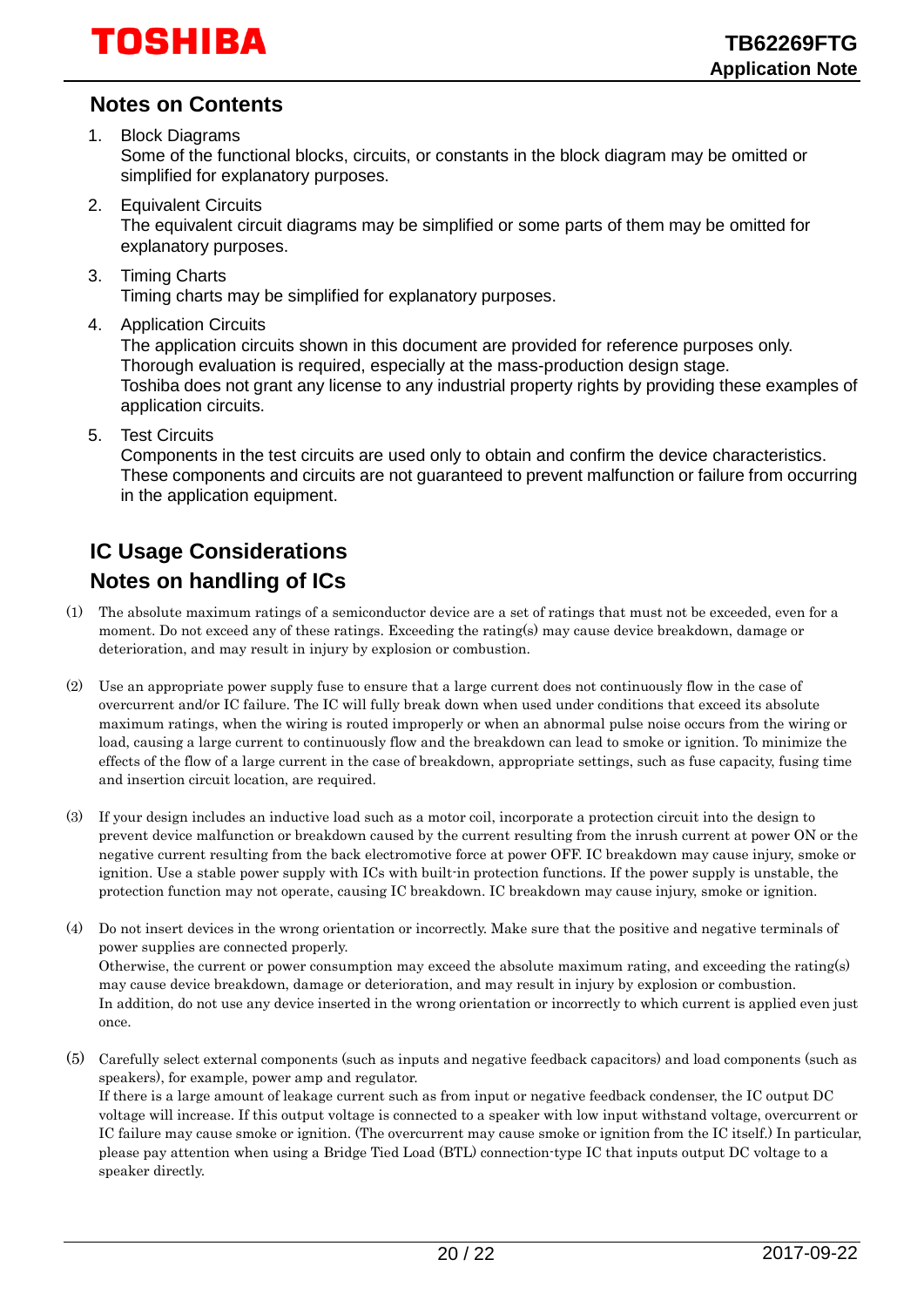## <span id="page-20-0"></span>**Points to remember on handling of ICs**

(1) Overcurrent detection Circuit

Overcurrent detection circuits (referred to as current limiter circuits) do not necessarily protect ICs under all circumstances. If the overcurrent detection circuits operate against the overcurrent, clear the overcurrent status immediately.

Depending on the method of use and usage conditions, exceeding absolute maximum ratings may cause the overcurrent detection circuit to operate improperly or IC breakdown may occur before operation. In addition, depending on the method of use and usage conditions, if overcurrent continues to flow for a long time after operation, the IC may generate heat resulting in breakdown.

(2) Thermal Shutdown Circuit

Thermal shutdown circuits do not necessarily protect ICs under all circumstances. If the thermal shutdown circuits operate against the over-temperature, clear the heat generation status immediately.

Depending on the method of use and usage conditions, exceeding absolute maximum ratings may cause the thermal shutdown circuit to operate improperly or IC breakdown to occur before operation.

(3) Heat Radiation Design

When using an IC with large current flow such as power amp, regulator or driver, design the device so that heat is appropriately radiated, in order not to exceed the specified junction temperature (TJ) at any time or under any condition. These ICs generate heat even during normal use. An inadequate IC heat radiation design can lead to decrease in IC life, deterioration of IC characteristics or IC breakdown. In addition, when designing the device, take into consideration the effect of IC heat radiation with peripheral components.

(4) Back-EMF

When a motor rotates in the reverse direction, stops or slows abruptly, current flows back to the motor's power supply owing to the effect of back-EMF. If the current sink capability of the power supply is small, the device's motor power supply and output terminals might be exposed to conditions beyond the absolute maximum ratings. To avoid this problem, take the effect of back-EMF into consideration in system design.